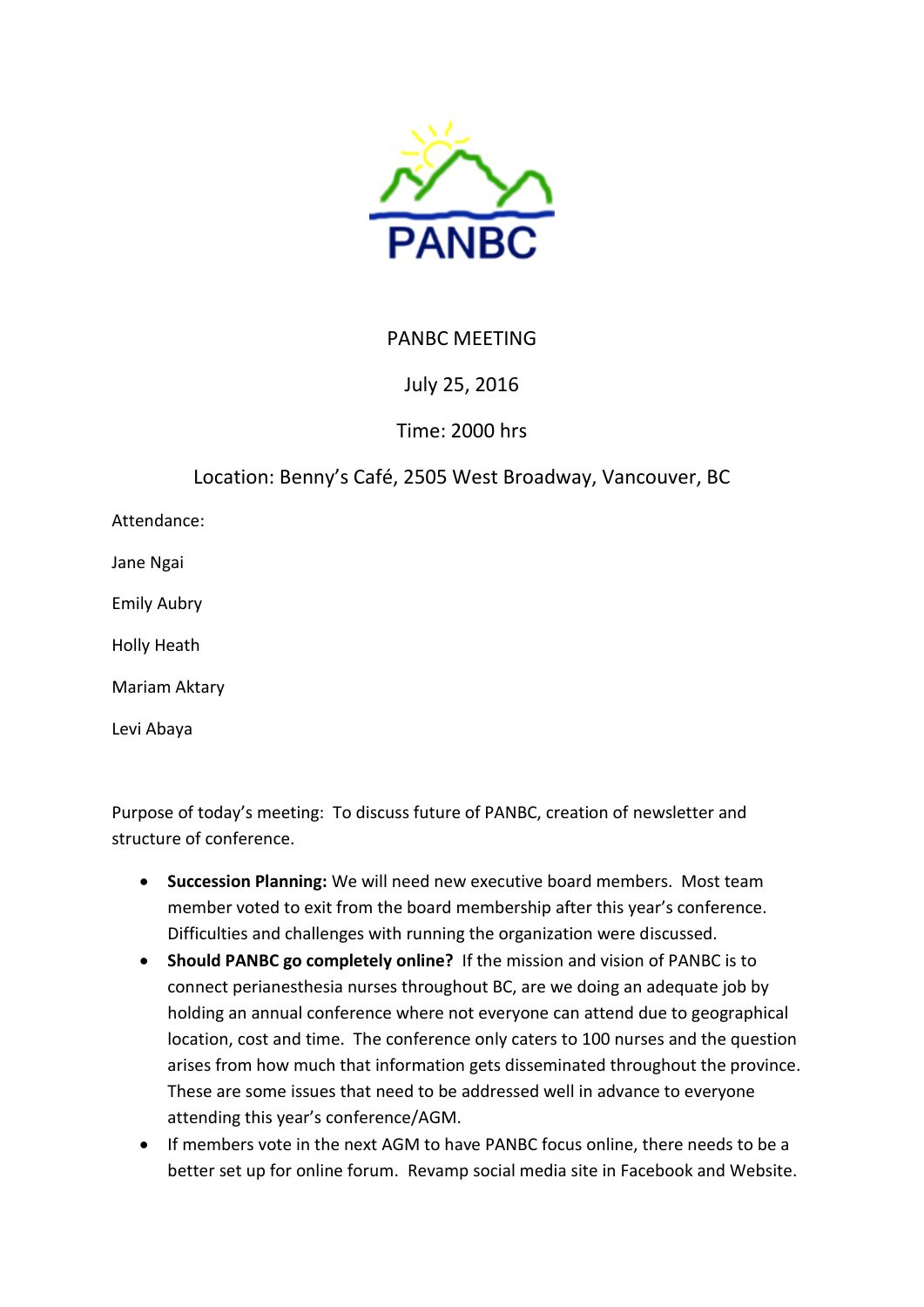Hire a programmer or web page developer to amalgamate all three into one and provide a maintenance service to update and improve the website.

- Should money be used to subscribe to JoPAN (and/or other PeriAnesthesia specialty journals) in order to improve the membership benefits? Mariam will inquire to see how many can log in for a subscription.
- Continue to network with different health authorities throughout BC and update the contact list (name, email, and/or telephone number) for educators/ charge nurse. Board members divided up assignment to contact list of hospitals /surgical centers in each health authorities. Due date for the completed contact list: July 28.
- **Newsletter Content**: Save the Date for November 5,2016; CNA exam registration deadline August 8, 2016; Bursary opportunities; AGM topics- vote for New Executive Board members and decide on future format of PANBC (digital vs. current format)
- **Newsletter due date**: July 30<sup>th</sup> Saturday night and email out by August 1, 2016. (thanks Emily and Jane)
- **Bursary opportunities for CAN PeriAnesthesia Specialty Exam**: NAPAN will subsidize one person from BC. Applicants need to be a member for two years and must fill up bursary application forms. PANBC will also sponsor one more person to take the CNA specialty exam.
- **Sponsorship**: As of July 25<sup>th</sup>, we have only one confirmed reps from Medtronic that have expressed interest in coming to the conference.
- **Conference Venue**: Treasurer Holly had contacted Morgan Creek Golf Course for the Corporate Meeting Package. Members have decided to opt for the pasta lunch buffet for \$38 per person.
- **Conference Speakers**:
	- 1. Rhonda Winter, RN (pre/post recovery from an ambulatory surgical clinic POV)

2. Dr. Shalini Nayar - Marijuana, pain control and the PACU (send email to have title of presentation by July 29<sup>th</sup>.

3. St. Paul's Anesthesia Clinical Topic Update -Contact Dr. Jim Kim for another speaker on OSA, ERAS, post-op delirium, bedside echo.

4. St. Paul's Anesthesia Clinical Topic Update (Mariam had asked Dr. Kim to look for guest speaker on acute or chronic pain. (Currently waiting for reply) PJ- Pain Clinical Nurse Specialist at SPH might be a good speaker for conference. Contact Dr. Brenda Lau as possible guest speaker for chronic pain.

5. Ask Dr. Richford to present on post op delirium?

6. BC cancer agency speaker?

7. Jennifer Nagel - Satir Iceberg Theory

- Motivational Speaker:
- Simone Riml Emotional Intelligence... target audience: PACU Nurses
- **Giveaways** Levi to solicit companies for door prizes.